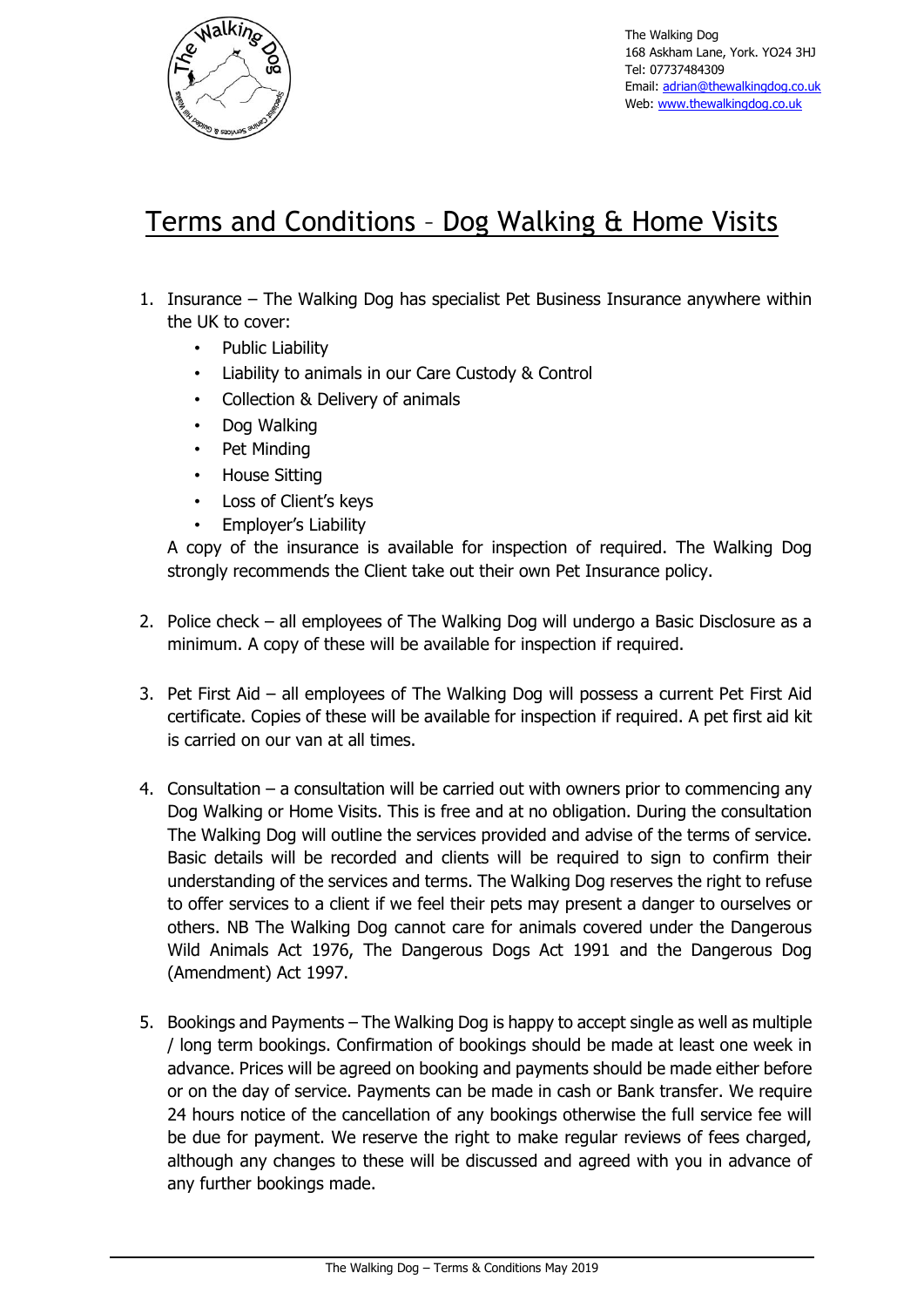

| Dog Walking                    |                                                                               | $1st$ dog |            | Each additional dog |                    |
|--------------------------------|-------------------------------------------------------------------------------|-----------|------------|---------------------|--------------------|
|                                |                                                                               | 1 hour    | $1/2$ hour | 1 hour              | $\frac{1}{2}$ hour |
| <b>Individual</b><br>Household | 8.00am to 6.00pm<br>Monday to Friday<br>Evenings, weekends<br>& Bank Holidays | £16       | £10        | £8                  | £5                 |
|                                |                                                                               | £20       | £15        | £10                 | £5                 |
| <b>Home Visits</b>             |                                                                               | $1st$ dog |            | Each additional dog |                    |
| Pop in<br>Pop in & Play        | 8.00am to 6.00pm<br>Monday to Friday                                          | £5<br>£10 |            | £2.50<br>£2.50      |                    |

- 6. Dog Walking
	- The Walking Dog undertakes individual household walks only. These will involve only dogs from the client's own household with the exception of our own dog(s), but only with the full consent of the client.
	- A maximum of four household dogs will be walked together at any one time. We reserve the right to walk household dogs separately if we deem them unsuitable to be walked together – this will then incur charges for each separate walk.
	- Dogs will be walked on a lead at all times unless authorised by the client and in circumstances we judge to be safe.
	- In line with The Clean Neighbourhoods and Environment Act 2005, The Walking Dog will pick up dog faeces and dispose of appropriately.
	- All dogs will be required to wear an ID tag as it is compulsory for any dog in a public place to wear a collar with name, address including postcode of owner engraved or written on it whether the dog(s) is micro chipped or not (Control of Dogs Order 1992).
	- The Walking Dog is not responsible for injury or damage caused or incurred by pet escaping because of faulty or ill-fitting lead / collar.
	- Dogs will only be walked on Public Rights of Way, unless we have first obtained the landowners express permission to access their land.
- 7. Bad Weather
	- Generally we will walk in all weathers, however we reserve the right to cut walks short if weather conditions are extreme or present a danger to the dogs or ourselves e.g. snow blizzards or blinding rain. We will use the remainder of any time to ensure your dog is thoroughly dried off and undertake appropriate indoor activities.
	- If we are unable to reach your property due to weather conditions e.g. deep snow or flooding, we reserve the right to cancel any bookings at short notice. We will however contact you to advise and to arrange rebooking or a refund where appropriate.